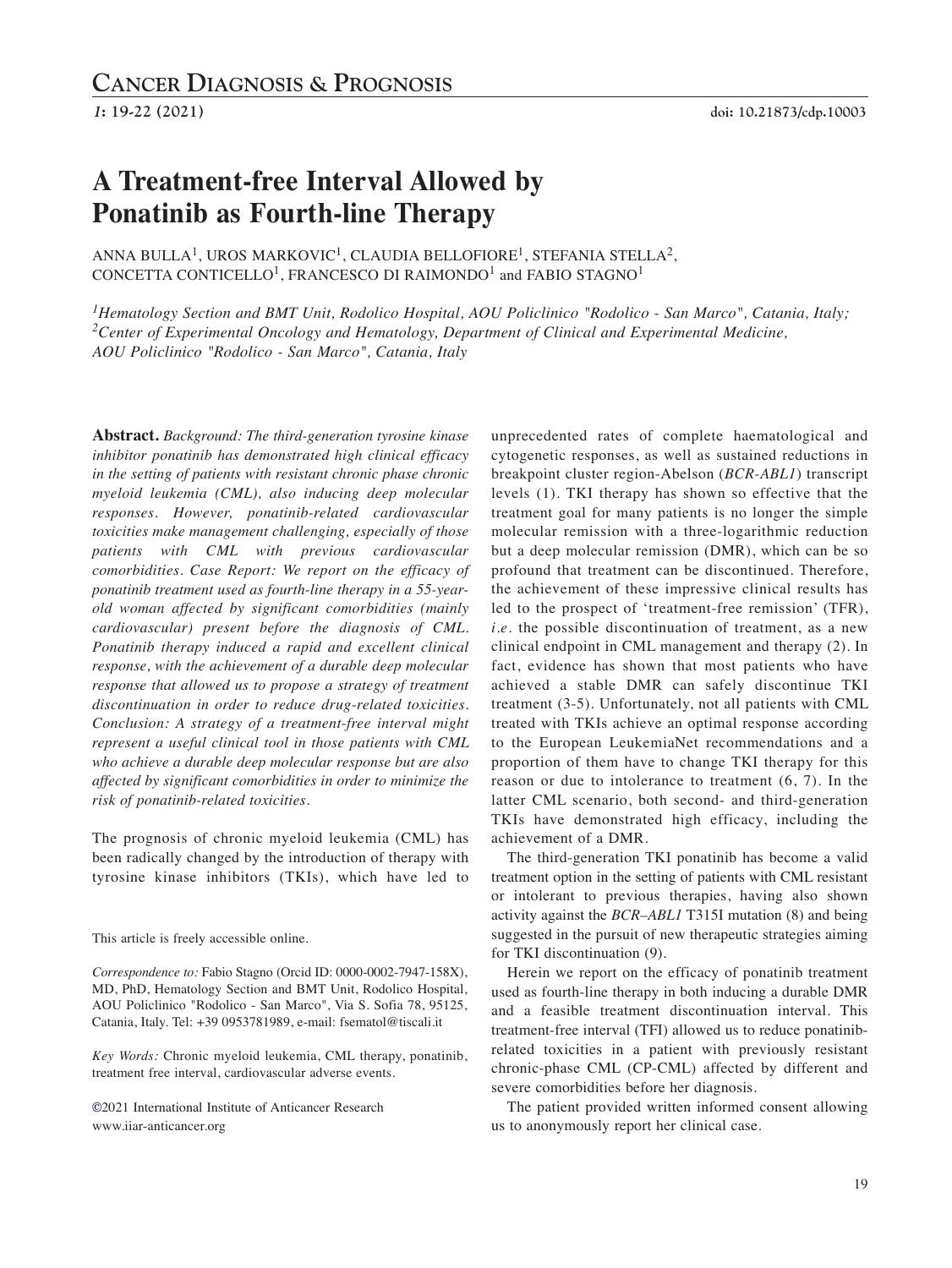## **Case Report**

A 55-year-old woman was admitted to our Hospital in October 2011 because of leukocytosis and thrombocytosis. Physical examination did not show hepato-splenomegaly nor lymph node enlargement. Blood tests revealed a white blood cell count  $17.04\times10^{9}/l$ , a platelet cell count of  $1,848\times10^{9}/l$ , a haemoglobin concentration of 11.8 g/dl and altered lactic dehydrogenase level (765 UI/l). The differential white blood cell count showed the presence of immature myeloid circulating cells (metamyelocytes, myelocytes, and promyelocytes) in the absence of blasts. Conventional cytogenetic analysis detected the presence of the Philadelphiapositive chromosome in 40% of the examined metaphases, with no additional abnormalities. The patient was then diagnosed as having CP-CML, with an e13a2 *BCR–ABL1* transcript. The BCR-ABL1/ABL ratio was 133.58% according to the international standardized scale (IS) (10).

Calculated parameters of CML risk at diagnosis (6) were: high Sokal risk, high EURO score and low scores for both European Treatment and Outcome Study and Long-Term Survival. The following comorbidities were present before the diagnosis of CP-CML: cardiovascular diseases (hypertension, atherosclerosis of the superaortic trunk), dyslipidaemia and non-insulin-dependent diabetes mellitus.

After informed consent and a preliminary cytoreduction with hydroxyurea, the patient was started on conventional imatinib therapy and soon achieved a complete haematological response, a complete cytogenetic response (CCyR) and a major molecular response (MMR or MR3) after 3 months of treatment. However, while on imatinib-therapy, the patient developed drug-induced intolerance (diffuse and persistent chronic muscle cramps, of grade I-II) and imatinib therapy was stopped. Dasatinib treatment (100 mg daily) was then administered as second-line therapy. Within 6 months, the patient achieved a DMR and maintained an optimal response (either MR4 or MR4.5) until September 2016 when, after more than 4 years on dasatinib therapy, she lost both DMR and MMR (BCR–ABL1 IS 2.5%). Sequencing of the BCR– ABL1 tyrosine kinase domain, after cloning of the polymerase chain reaction amplification product, isolated the E450G mutation in 10% of the clones. Cytogenetic analysis still revealed a CCyR, nevertheless a donor search for a bone marrow transplant was activated. During the course of these lines of TKI therapy, the patient was monitored for her preexisting comorbidities.

In October 2016, the patient was started on bosutinib (500 mg daily) as third-line therapy. Unfortunately, 1 month later, due to bosutinib-related intolerance (abdominal pain and diarrhoea, both grade II), fourth-line therapy with 45 mg ponatinib daily was commenced. During ponatinib treatment, the patient achieved a rapid and excellent molecular response, obtaining MR4 after 1 month and MR4.5

thereafter. As a consequence, the ponatinib dose was lowered to 15 mg daily and treatment was maintained for 26 months. At that time, because of both sustained MR4.5 and the presence of the comorbidities, and after discussing issues on discontinuing treatment with the patient, ponatinib therapy was stopped. The patient enjoyed a TFI in DMR (either MR4 or MR4.5) for 12 months. In February 2020 a reduced molecular response was detected (MR3) and 1 month later, DMR was lost (BCR–ABL1 IS 0.1%). Therefore, ponatinib treatment was resumed and MR4.5 was achieved again within 3 months of therapy. The patient currently remains in DMR, under strict molecular monitoring and on therapy with a low ponatinib dose. A multidisciplinary approach is ongoing for the other diseases with no worsening of cardiovascular diseases.

## **Discussion**

We describe the case of a female patient with CML who enjoyed a TFI from ponatinib therapy for 12 months. Her fourth-line TKI therapy was stopped after the achievement of a sustained DMR mainly because of the pre-comorbidities existing before the diagnosis of CML. In fact, although this patient did not adequately meet current CML requirements for TKI discontinuation (2-6, 11) there was a strong clinical need in reducing ponatinib-related toxicities, mainly because of the pre-existing cardiovascular diseases. As is evident, nilotinib treatment did not represent a useful therapeutic option in this clinical context.

In this scenario some biological factors may have played a role in allowing a TFI from TKI therapy. Firstly, the patient never lost the complete haematological response, or CCyR, nor CP-CML. Moreover, she had achieved an optimal response to frontline TKI therapy, although becoming intolerant to imatinib thereafter. Secondly, she showed a secondary type of CML resistance (acquired with dasatinib therapy) with the emergence of the E450G mutation in the BCR–ABL1 kinase domain (12). This mutation is located in the C-terminal of BCR–ABL1 and outside of both the phosphate-loop and activation-loop, and seems to be less frequent in patients with CML receiving TKIs (13) and having a minor proliferative activity. Thirdly, ponatinib treatment, which has been reported to induce both CCyR and molecular responses in patients with resistant CML or who are intolerant to previous therapies (8, 9), demonstrated an excellent clinical efficacy in eliminating the mutation and again achieving a DMR.

TFR has emerged as a therapeutic goal in therapy of CML (2-6,11, 14, 15), however, whether the opportunity for TKI discontinuation might be extended to other settings of CML is currently undefined. Sometimes TKI therapy must be discontinued to reduce or resolve adverse events (7), and the presence of toxicities has been described among the reasons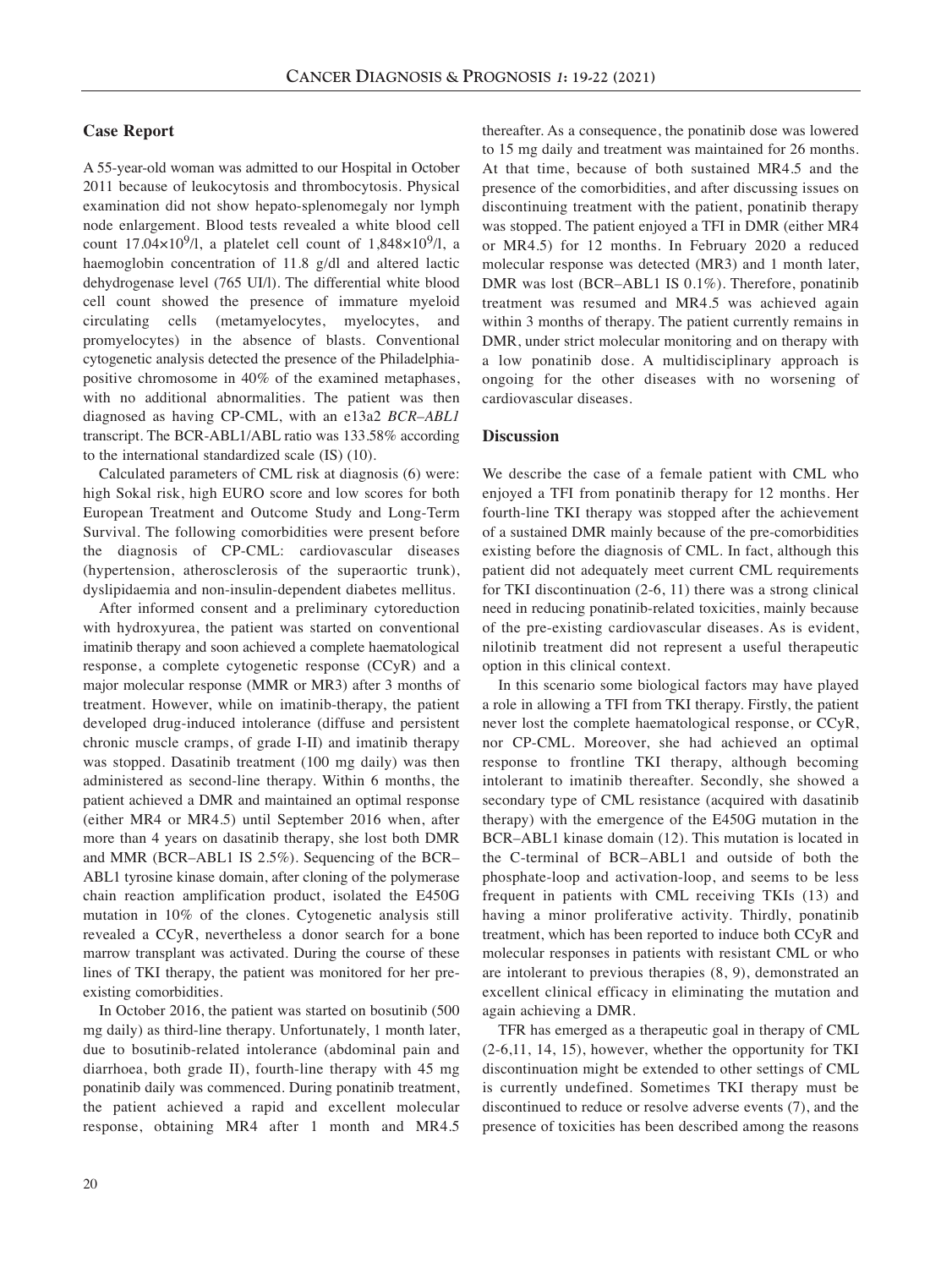for stopping TKI therapy in real-life management of CML (16). The toxicity of some TKIs, particularly ponatinib, is not negligible, especially in patients with previous cardiovascular disease. It is likely that continuous therapy over many years may induce significant damage of the cardiovascular system. With this view, some therapeutic strategies evaluating ponatinib dose reduction after achieving a molecular response are currently under investigation (17).

The favourable evolution of our clinical case might lead to the exploration of a new therapeutic strategy for which, once a DMR has been obtained, ponatinib therapy might be discontinued and then resumed after losing MMR. This 'stop and go' strategy could contribute in reducing the severity of side-effects of the drug, especially in patients at high risk of vascular complications. In conclusion, similarly to TFR, TFI might be considered as a useful clinical tool in those patients with CML who achieve durable DMR but are affected by significant comorbidities (mainly cardiovascular) in order to reduce or prevent TKI-related toxicities in the long term.

## **Conflicts of Interest**

These Authors declare the following conflict of interest: FS, honoraria by Bristol Myers-Squibb, Incyte, Novartis, Pfizer; FDR, honoraria by Amgen, Bristol Myers-Squibb, Celgene, Incyte, Novartis, Pfizer. All other Authors report no conflicts of interest regarding the article. The Authors alone are responsible for the content and writing of the article.

## **Authors' Contributions**

AB, UM, CB, CC and FS contributed substantially to draft writing, SS performed laboratory tests, and FDR and FS contributed significantly to reviewing. All Authors have seen and approved the final version of the article.

## **References**

- 1 Jabbour E and Kantarjian H: Chronic myeloid leukemia: 2020 update on diagnosis, therapy and monitoring. Am J Hematol *95(6)*: 691-709, 2020. PMID: 32239758. DOI: 10.1002/ajh.25792
- 2 Mahon FX: Discontinuation of TKI therapy and 'functional' cure for CML. Best Pract Res Clin Haematol *29(3)*: 308-313, 2016. PMID: 27839571. DOI: 10.1016/j.beha.2016.10.014
- 3 Hughes TP and Ross DM: Moving treatment-free remission into mainstream clinical practice in CML. Blood *128(1)*: 17-23, 2016. PMID: 27013442. DOI: 10.1182/blood-2016-01-694265
- 4 Baccarani M, Abruzzese E, Accurso V, Albano F, Annunziata M, Barulli S, Beltrami G, Bergamaschi M, Binotto G, Bocchia M, Caocci G, Capodanno I, Cavazzini F, Cedrone M, Cerrano M, Crugnola M, D'Adda M, Elena C, Fava C, Fazi P, Fozza C, Galimberti S, Giai V, Gozzini A, Gugliotta G, Iurlo A, La Barba G, Levato L, Lucchesi A, Luciano L, Lunghi F, Lunghi M, Malagola M, Marasca R, Martino B, Melpignano A, Miggiano MC, Montefusco E, Musolino C, Palmieri F, Pregno P, Rapezzi D, Rege-Cambrin G, Rupoli S, Salvucci M, Sancetta R, Sica S,

Spadano R, Stagno F, Tiribelli M, Tomassetti S, Trabacchi E, Bonifacio M, Breccia M, Castagnetti F, Pane F, Russo D, Saglio G, Soverini S, Vigneri P and Rosti G: Managing chronic myeloid leukemia for treatment-free remission: A proposal from the GIMEMA CML WP. Blood Adv *3(24)*: 4280-4290, 2019. PMID: 31869412. DOI: 10.1182/bloodadvances.2019000865

- 5 Annunziata M, Bonifacio M, Breccia M, Castagnetti F, Gozzini A, Iurlo A, Pregno P, Stagno F and Specchia G: current strategies and future directions to achieve deep molecular response and treatment-free remission in chronic myeloid leukemia. Front Oncol *10*: 883, 2020. PMID: 32582549. DOI: 10.3389/fonc.2020.00883
- 6 Hochhaus A, Baccarani M, Silver RT, Schiffer C, Apperley JF, Cervantes F, Clark RE, Cortes JE, Deininger MW, Guilhot F, Hjorth-Hansen H, Hughes TP, Janssen JJWM, Kantarjian HM, Kim DW, Larson RA, Lipton JH, Mahon FX, Mayer J, Nicolini F, Niederwieser D, Pane F, Radich JP, Rea D, Richter J, Rosti G, Rousselot P, Saglio G, Saußele S, Soverini S, Steegmann JL, Turkina A, Zaritskey A and Hehlmann R: European LeukemiaNet 2020 recommendations for treating chronic myeloid leukemia. Leukemia *34(4)*: 966-984, 2020. PMID: 32127639. DOI: 10.1038/s41375-020-0776-2
- 7 Steegmann JL, Baccarani M, Breccia M, Casado LF, García-Gutiérrez V, Hochhaus A, Kim DW, Kim TD, Khoury HJ, Le Coutre P, Mayer J, Milojkovic D, Porkka K, Rea D, Rosti G, Saussele S, Hehlmann R and Clark RE: European LeukemiaNet recommendations for the management and avoidance of adverse events of treatment in chronic myeloid leukaemia. Leukemia *30(8)*: 1648-1671, 2016. PMID: 27121688. DOI: 10.1038/ leu.2016.104
- 8 Cortes JE, Kim DW, Pinilla-Ibarz J, le Coutre PD, Paquette R, Chuah C, Nicolini FE, Apperley JF, Khoury HJ, Talpaz M, DeAngelo DJ, Abruzzese E, Rea D, Baccarani M, Müller MC, Gambacorti-Passerini C, Lustgarten S, Rivera VM, Haluska FG, Guilhot F, Deininger MW, Hochhaus A, Hughes TP, Shah NP and Kantarjian HM: Ponatinib efficacy and safety in Philadelphia chromosome-positive leukemia: Final 5-year results of the phase 2 PACE trial. Blood *132(4)*: 393-404, 2018. PMID: 29567798. DOI: 10.1182/blood-2016-09-739086
- 9 Andrews C and Lipton J: The role of ponatinib in chronic myeloid leukemia in the era of treatment free remission. Leuk Lymphoma *60(13)*: 3099-3101, 2019. PMID: 31556337. DOI: 10.1080/10428194.2019.1665667
- 10 Cross NC, White HE, Müller MC, Saglio G and Hochhaus A: Standardized definitions of molecular response in chronic myeloid leukemia. Leukemia *26(10)*: 2172-2175, 2012. PMID: 22504141. DOI: 10.1038/leu.2012.104
- 11 Shah NP: NCCN Guidelines Updates: Discontinuing TKI therapy in the treatment of chronic myeloid leukemia. J Natl Compr Canc Netw *17(5.5)*: 611-613, 2019. PMID: 31117031. DOI: 10.6004/jnccn.2019.5013
- 12 Apperley JF: Part I: Mechanisms of resistance to imatinib in chronic myeloid leukaemia. Lancet Oncol *8(11)*: 1018-1029, 2007. PMID: 17976612. DOI: 10.1016/S1470-2045(07)70342-X
- 13 Ursan ID, Jiang R, Pickard EM, Lee TA, Ng D and Pickard AS: Emergence of BCR-ABL kinase domain mutations associated with newly diagnosed chronic myeloid leukemia: A metaanalysis of clinical trials of tyrosine kinase inhibitors. J Manag Care Spec Pharm *21(2)*: 114-122, 2015. PMID: 25615000. DOI: 10.18553/jmcp.2015.21.2.114